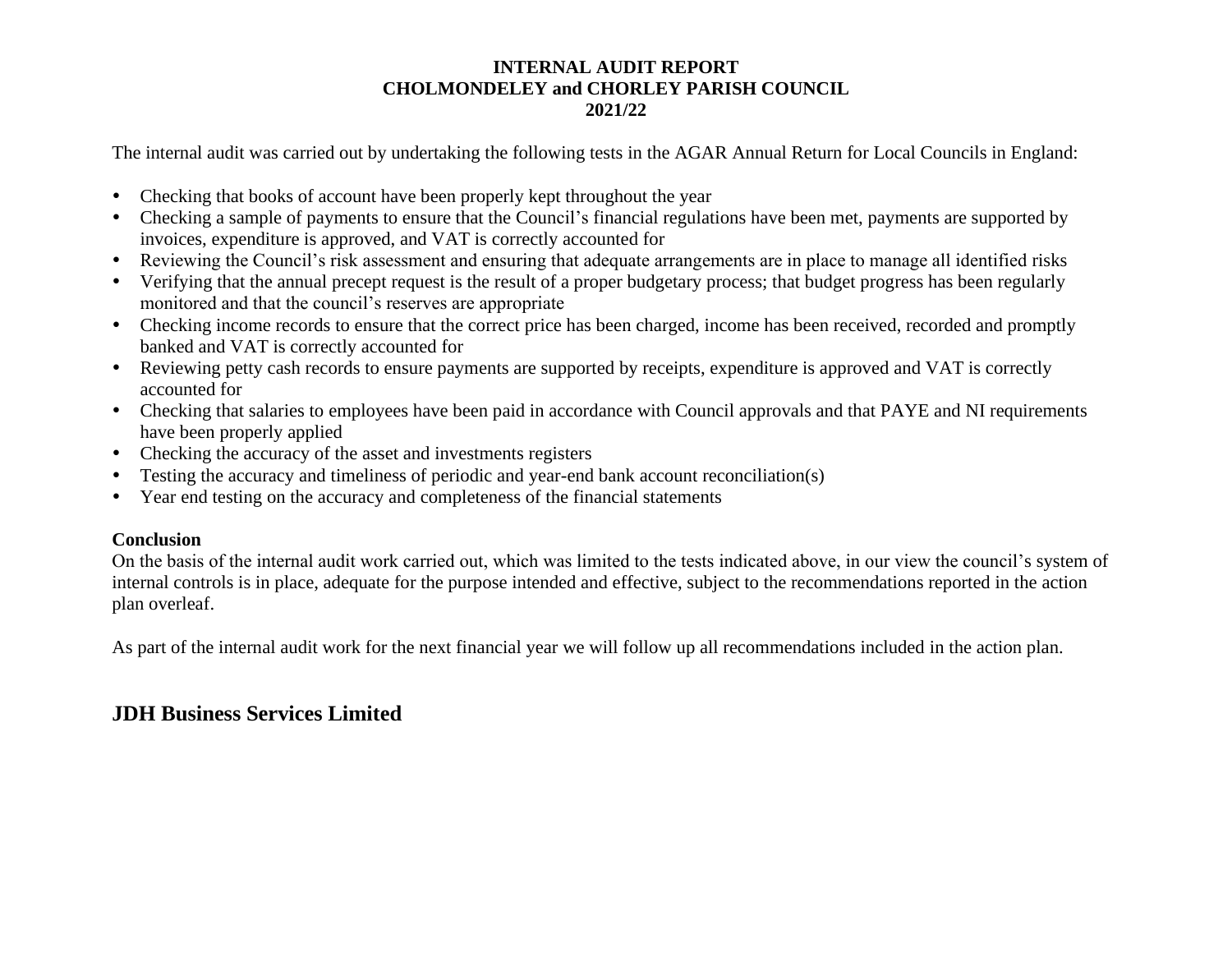## **ACTION PLAN**

|                | <b>ISSUE</b>                                                                                                                                                                                                                                                                                                                                                                                                                                                                                                                                                                                                                                | <b>RECOMMENDATION</b>                                                                                                                                                                                                                                                                     | <b>FOLLOW UP</b> |
|----------------|---------------------------------------------------------------------------------------------------------------------------------------------------------------------------------------------------------------------------------------------------------------------------------------------------------------------------------------------------------------------------------------------------------------------------------------------------------------------------------------------------------------------------------------------------------------------------------------------------------------------------------------------|-------------------------------------------------------------------------------------------------------------------------------------------------------------------------------------------------------------------------------------------------------------------------------------------|------------------|
| $\perp$        | We previously reported that a VAT<br>reclaim form had been completed for the<br>period 01/04/2018 to 31/03/2020, although<br>this had not been received as at 18 June<br>2021. No VAT was received in 2021/22<br>and another VAT reclaim was included in<br>the file for internal audit for the period<br>01/07/2019 to 31/03/2022. Therefore, the<br>VAT from 01/04/2018 to 30/06/2019 has<br>not been reclaimed and in fact it does not<br>appear that the VAT reclaim provided for<br>internal audit to review in 2020/21 was<br>submitted as the current claim form<br>duplicates a significant element of the<br>previous reclaim form | VAT claims must be completed on a timely<br>basis and actually submitted to HMRC as<br>four year time limits for reclaim apply.                                                                                                                                                           |                  |
| $\overline{2}$ | The council had not published any<br>documentation relating to 2020/21 required<br>by the Transparency Code and the<br>Accounts and Audit Regulations 2015, as<br>there was not tab on the website for<br>$2020/21$ information, only for $2019/20$ and<br>2021/22.                                                                                                                                                                                                                                                                                                                                                                         | The council must comply with the<br>Transparency Code and the publication<br>requirements of the Account and Audit<br>Regulations 2015, including those for<br>publishing the notice of electors rights of<br>inspection on the council website on the<br>announcement day of the notice. |                  |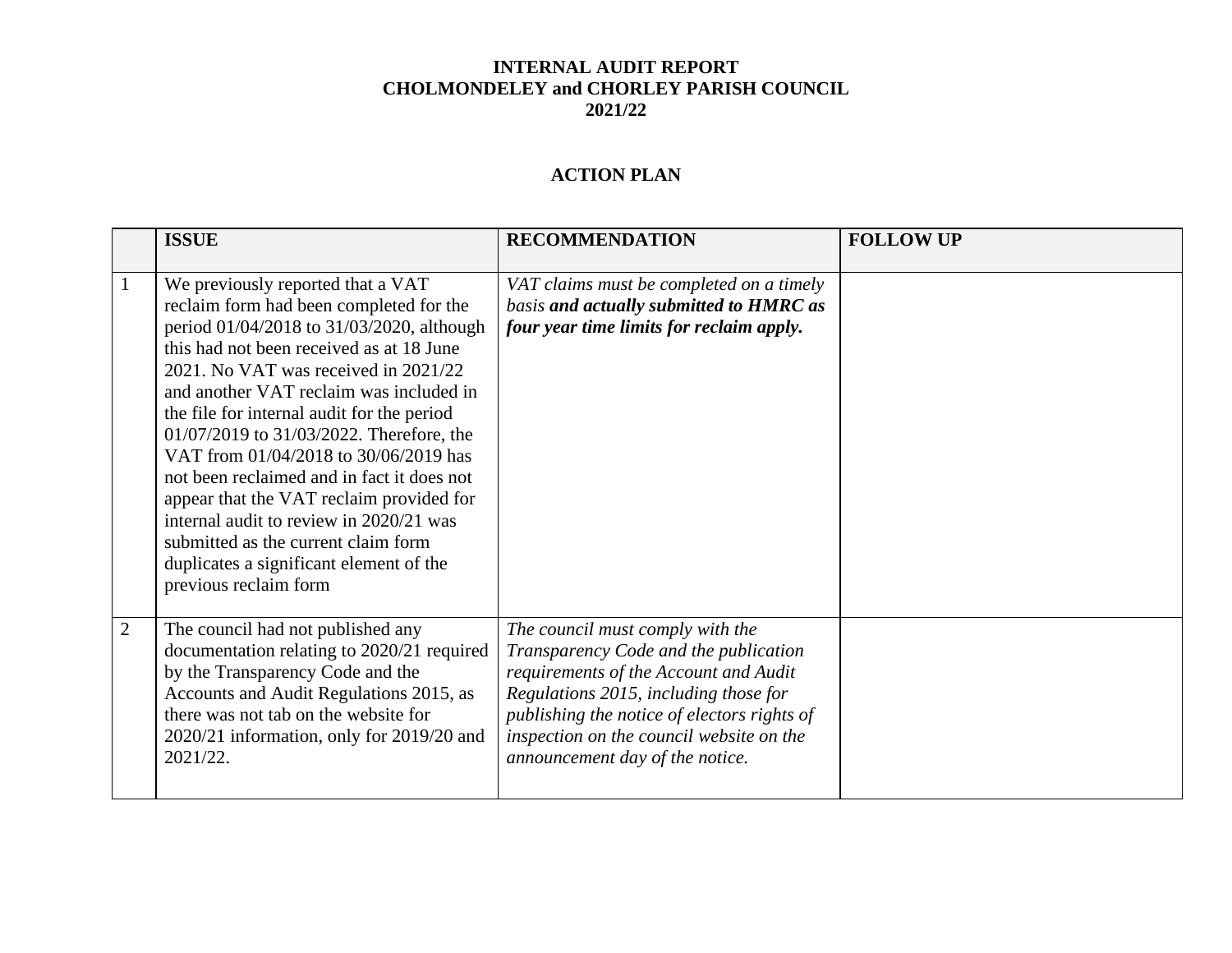|                        | 2020/21 internal audit<br>Recurring Recommendation<br>General reserves are in excess of 200% of<br>the precept and no earmarked reserves are<br>disclosed. Sector guidance is that general<br>reserves should be maintained at a level<br>between 25% and 100% of the precept.                                                                                                                    | The council should review the level of<br>general reserves with reference to sector<br>guidance.                                        | <b>Recommendation outstanding, although</b><br>precept has been reduced and some<br>funds are held in reserve from<br>Groundworks. |
|------------------------|---------------------------------------------------------------------------------------------------------------------------------------------------------------------------------------------------------------------------------------------------------------------------------------------------------------------------------------------------------------------------------------------------|-----------------------------------------------------------------------------------------------------------------------------------------|------------------------------------------------------------------------------------------------------------------------------------|
| $\overline{2}$         | The council had not published the<br>following as required by the Transparency<br>Code:<br>All items of expenditure above<br>£100<br>In addition, the council had not published<br>on a publicly available website (as required<br>by the Accounts and Audit Regulations<br>2015), the following items:<br>Signed Certificate of Exemption<br>Analysis of variances<br><b>Bank</b> reconciliation | The council must comply with the<br>Transparency Code and the publication<br>requirements of the Account and Audit<br>regulations 2015. | <b>Recommendation Outstanding - see</b><br>2021/22 issues                                                                          |
| 2019/20 internal audit |                                                                                                                                                                                                                                                                                                                                                                                                   |                                                                                                                                         |                                                                                                                                    |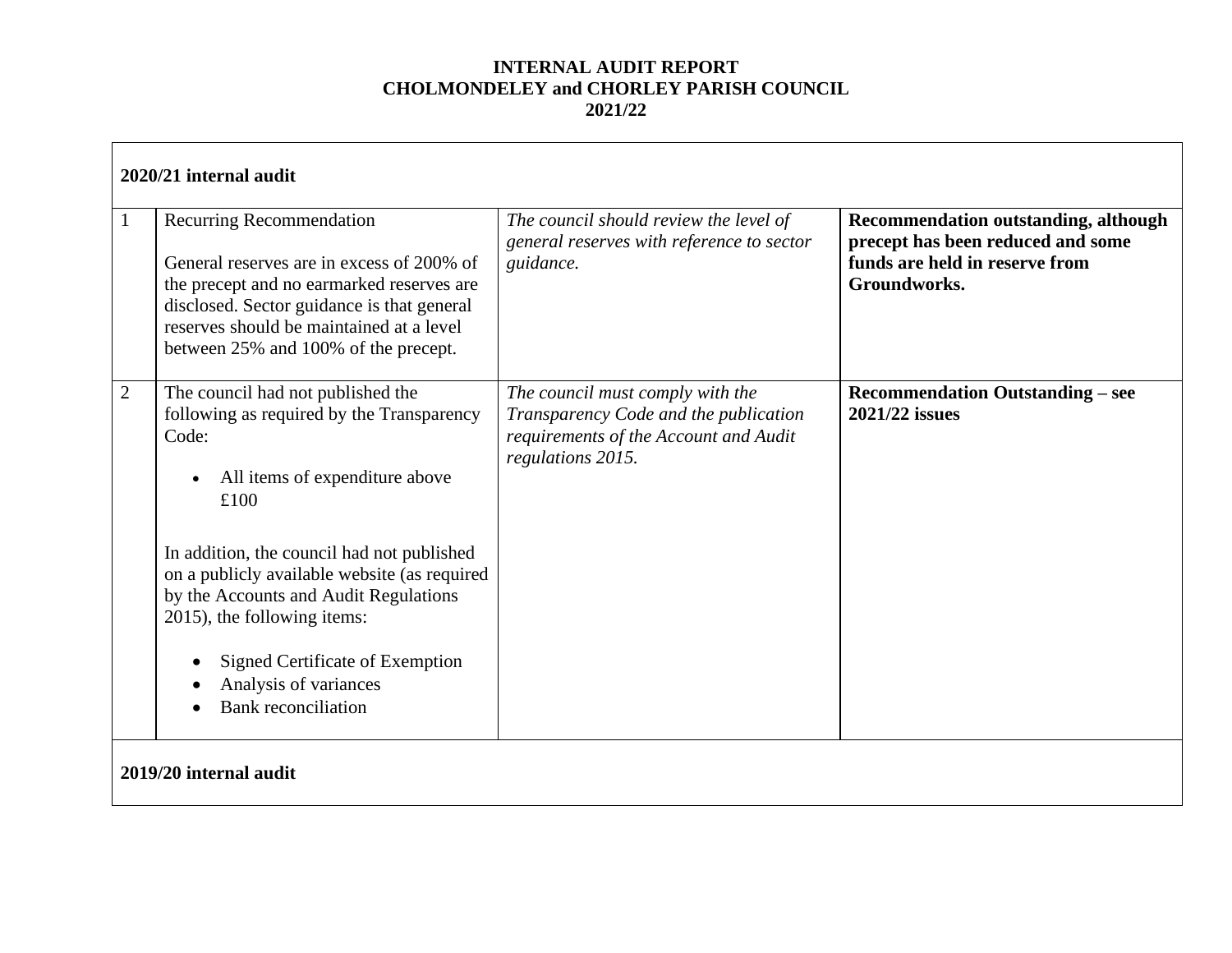|                | The council did not comply with<br>Regulation 15 of the Account and Audit<br>Regulations 2015 as it failed to make<br>proper provision for the exercise of public<br>rights in Summer 2019 for the 2018/19<br>accounts as the approval date of the<br>accounts in the AGAR annual return was<br>after the start date of the period for the<br>exercise of public rights. | The council must ensure that it makes<br>proper provision for the exercise of public<br>rights for every financial year              | <b>Implemented</b>                                                  |  |  |
|----------------|--------------------------------------------------------------------------------------------------------------------------------------------------------------------------------------------------------------------------------------------------------------------------------------------------------------------------------------------------------------------------|--------------------------------------------------------------------------------------------------------------------------------------|---------------------------------------------------------------------|--|--|
| $\overline{2}$ | No further issues identified in 2019/20<br>internal audit. However, see 2018/19 issues<br>below that are still outstanding and<br>2017/18 issue three regarding lack of clerk<br>employment contract                                                                                                                                                                     | Internal audit recommendations should be<br>implemented on a timely basis.                                                           | <b>Partially implemented</b>                                        |  |  |
|                | 2018/19 internal audit                                                                                                                                                                                                                                                                                                                                                   |                                                                                                                                      |                                                                     |  |  |
|                | Reserves are in excess of 200% of the<br>precept and no earmarked reserves are<br>disclosed.                                                                                                                                                                                                                                                                             | The council should monitor the level of<br>reserves from year to year and ensure that<br>excessive reserves are not carried forward. | No response to this internal audit issue<br>in the council minutes. |  |  |

| uiscioscu.                                                                                                                                                       | excessive reserves are not carried forward.                                                                                                         | <b>Recommendation Outstanding</b>                                                                               |
|------------------------------------------------------------------------------------------------------------------------------------------------------------------|-----------------------------------------------------------------------------------------------------------------------------------------------------|-----------------------------------------------------------------------------------------------------------------|
| Fixed assets are disclosed as unchanged<br>from the prior year. However, testing<br>identified the purchase of a defibrillator<br>cabinet in the financial year. | If the council owns the cabinet it should be<br>added to the fixed asset register and the<br>corrected figure included in the AGAR<br>annual return | <b>Recommendation Outstanding</b><br>$2020/21$ follow up – An updated fixed<br>asset register has been produced |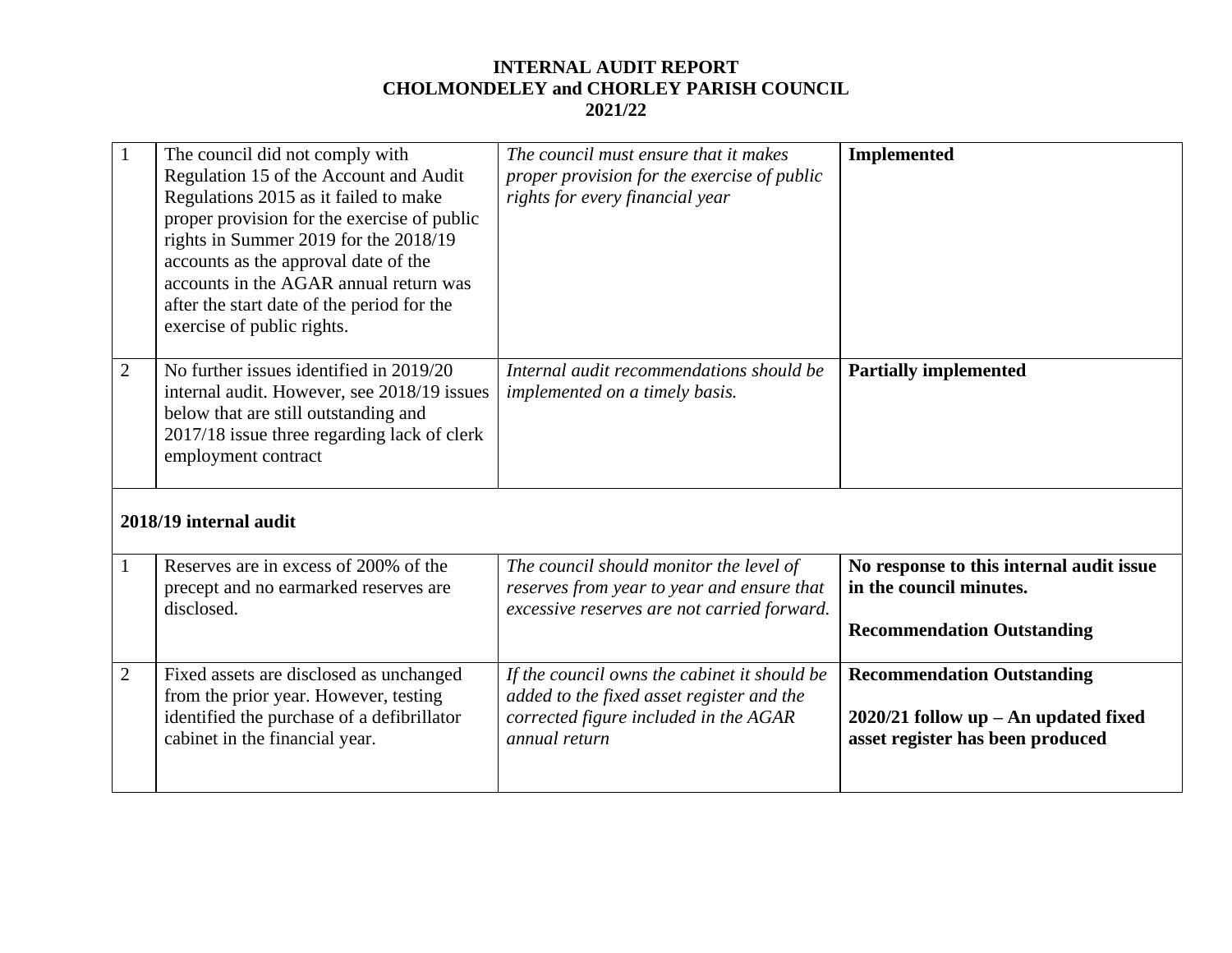| 3              | No VAT was reclaimed or received in the<br>financial year.                                                                                                                                                                                                                                                                                                                                                                                   | VAT reclaims should be made on a timely<br>basis.                                                                                                                                                              | Implemented – a VAT reclaim has been<br>completed for the period 01/04/2018 to<br>31/03/2020, although this had not been<br>received as at 18 June 2021.                  |  |
|----------------|----------------------------------------------------------------------------------------------------------------------------------------------------------------------------------------------------------------------------------------------------------------------------------------------------------------------------------------------------------------------------------------------------------------------------------------------|----------------------------------------------------------------------------------------------------------------------------------------------------------------------------------------------------------------|---------------------------------------------------------------------------------------------------------------------------------------------------------------------------|--|
|                | 2017/18 internal audit                                                                                                                                                                                                                                                                                                                                                                                                                       |                                                                                                                                                                                                                |                                                                                                                                                                           |  |
| 1              | We were unable to identify the annual<br>audited accounts and Annual Governance<br>Statement on the council website                                                                                                                                                                                                                                                                                                                          | The council should ensure the published<br>information on the website meets the<br>requirements of the Transparency Code                                                                                       | <b>Implemented</b>                                                                                                                                                        |  |
| $\overline{2}$ | Data Protection Law will change<br>significantly on May 25 <sup>th</sup> 2018 due to the<br>2016 EU Directive General Data<br>Protection Regulation (GDPR) taking<br>effect.<br>GDPR replaces the 1998 Data Protection<br>Act and it will impose new obligations on<br>Data Controllers and Data Processors and<br>provides enhanced rights for individuals.<br>Compliance with GDPR could have<br>resource implications for local councils. | The impact of GDPR on the council should<br>be identified through review of ICO and<br>NALC guidance and the Data Protection<br>policy, risk assessment and internal<br>controls should be updated accordingly | <b>Ongoing implementation</b>                                                                                                                                             |  |
| 3              | There is no formal contract of employment<br>in place for the clerk                                                                                                                                                                                                                                                                                                                                                                          | All employees should have a signed<br>contract of employment in place. The<br>council should secure the NALC model<br>contract of employment and align it the<br>scope of work at the council.                 | $2018/19$ follow up – not provided for<br>internal audit therefore we conclude the<br>recommendation is outstanding.<br>2019/20 follow up - recommendation<br>outstanding |  |